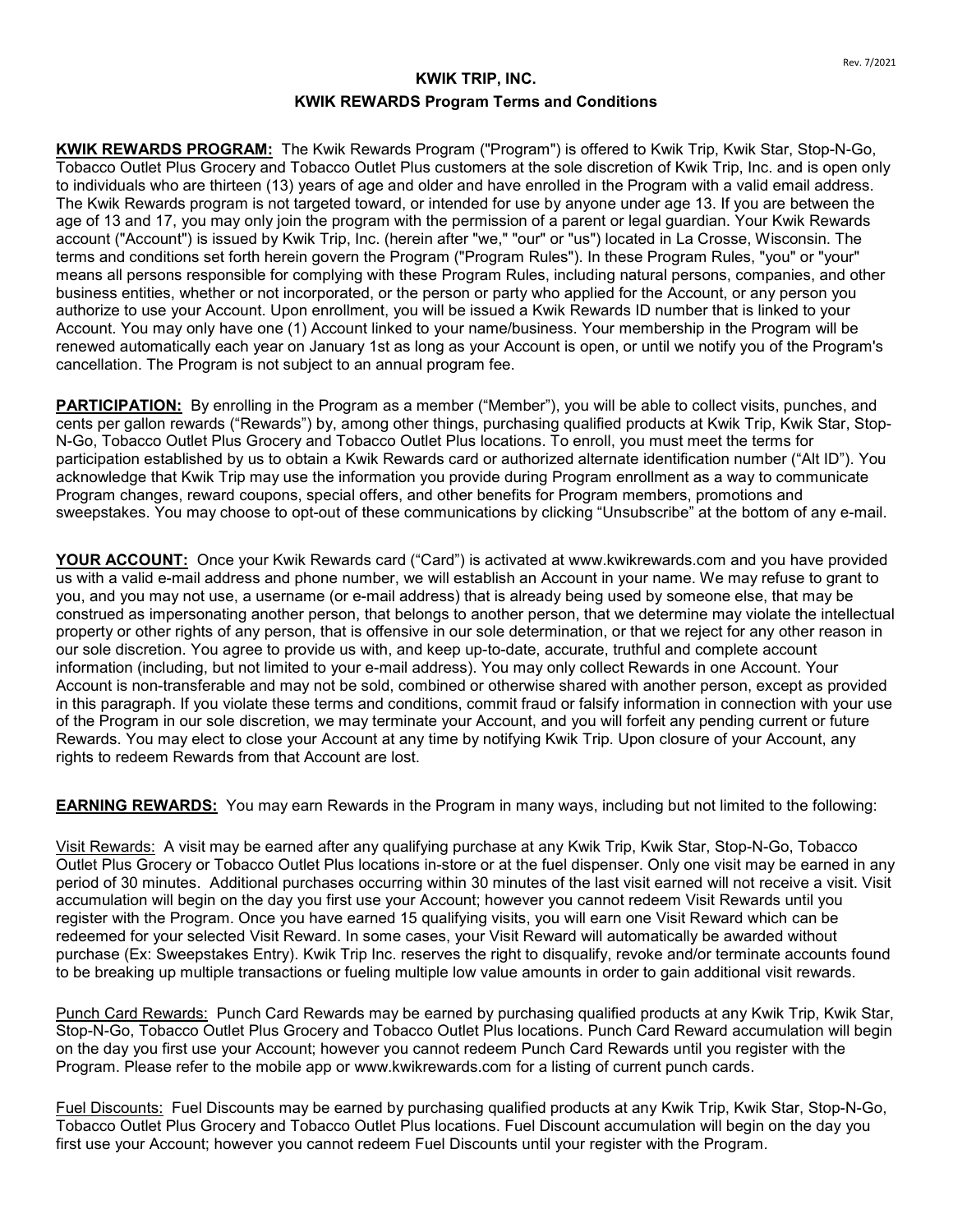Additional Rewards: Additional Rewards may be earned by participating in certain sweepstakes, contests, or promotions or by taking certain actions in each case as specified by us. You acknowledge that Kwik Trip may automatically enter you in a sweepstakes if you elect to opt-in during enrollment. Please refer to the specific sweepstake terms and conditions for additional information. These can be found at www.kwiktrip.com/ContestRules.

On occasion, there may be promotional offers for the Program which provide the opportunity to accumulate additional Rewards as defined by the separate terms of that promotion, which shall be referred to as "Additional Rewards". Rewards and Additional Rewards are subject to the limitations defined below under "Rewards Redemption".

To earn Rewards, you must swipe or scan your Card once the transaction has been initiated, but before the transaction has been finalized. If you do not swipe or scan your card the transaction cannot be recorded. Kwik Rewards Members also have the option to enter their Alt ID in lieu of swiping or scanning their Card to earn Rewards. Rewards are issued for promotional purposes only. Rewards earned have no cash value. Rewards may not be assigned, sold, transferred, and/or pledged to any third party. You have no property rights or other legal interests in Rewards. Rewards from separately enrolled Accounts may not be combined into one Account. There is no maximum amount of Rewards that you can accumulate in the Program, subject to the expiration of Rewards. Rewards may only be earned in-store or at the fuel dispenser. You will not be able to earn Rewards for purchases made at car wash terminals.

We have the right to monitor all Account activity. If, in our sole discretion, we believe or suspect that you, or anyone using your Card or Account has engaged in any fraud, abuse or suspicious activity; failed to follow the Program Rules; or made any misrepresentations, we reserve the right to close or freeze your Account immediately, prohibit you from accruing and/or earning Rewards on your Account, and/or cause you to forfeit any Rewards not already redeemed. If your Rewards are cancelled or forfeited for any reason, we will not reinstate those Rewards to your Account. If your Account is closed for any reason, your membership in the Program will be terminated. We have the right to deactivate Accounts that have been inactive for 12 consecutive months. If we believe that you, or anyone using your Card or Account, has conducted any fraudulent activity, we reserve the right to take any necessary legal action and may have grounds to confiscate any Rewards redeemed as a result of such activity. In addition, you may be liable to us for monetary losses, including costs, and damages and reasonable attorneys' fees, and you will not be allowed to participate in the Program in the future.

If you have any questions about your Account balance, or if you believe that your Account has been the subject of any suspicious activity, please call (800) 305-6666.

## **REWARDS EXPIRATION:**

Visit Rewards: Each Visit Reward expires 365 days after the date the Visit Reward was earned.

Fuel Discounts: Earned Fuel Discounts (including Fuel Discounts earned prior to registration, and any separately earned promotional Additional discounts) expire 30 days after the date the Fuel Discounts are earned. Fuel Discounts are valid for a single use only, up to 30 gallons. Any unused discounts are forfeited. If you pump less than 30 gallons in a single transaction when redeeming your discounts, you immediately forfeit the discounts on those remaining un-pumped gallons. Ex: You cannot combine 10 gallons from pump #1 and 20 Gallons from pump #2 to use a discount on the combined 30 gallons.

Additional Rewards: Additional Rewards may have shorter expiration terms, which will be defined by the separate terms of that promotion.

**REWARDS REDEMPTION:** Rewards earned will be available for use within twenty-four (24) hours after you register your account at www.kwikrewards.com. The availability for use and redemption of any Additional Rewards will be governed by the separate terms of that promotional offer. Rewards will be redeemed on a first-earned, first-redeemed basis. All Rewards redemptions are final and may not be cancelled. Fuel Discounts may be combined with various fuel discount promotions to discount fuel prices, however the dispenser will never decrease the price per gallon to zero and will always display at least \$0.01 per gallon.

**KWIK REWARDS PLUS CREDIT CARD AND KWIK REWARDS PLUS DEBIT CARD.** Except where prohibited by applicable law, if you are a holder of a Kwik Rewards Plus Credit Card or a Kwik Rewards Plus Debit Card account which is not in default, you will receive an instant pricing discount equal to three cents (\$0.03) per gallon on all fuel purchases paid by your Kwik Rewards Plus Credit Card or Kwik Rewards Plus Debit Card and a discount of ten percent (10%) if your Kwik Rewards Plus Credit Card or Kwik Rewards Plus Debit Card account was opened before 09/01/2017, or five percent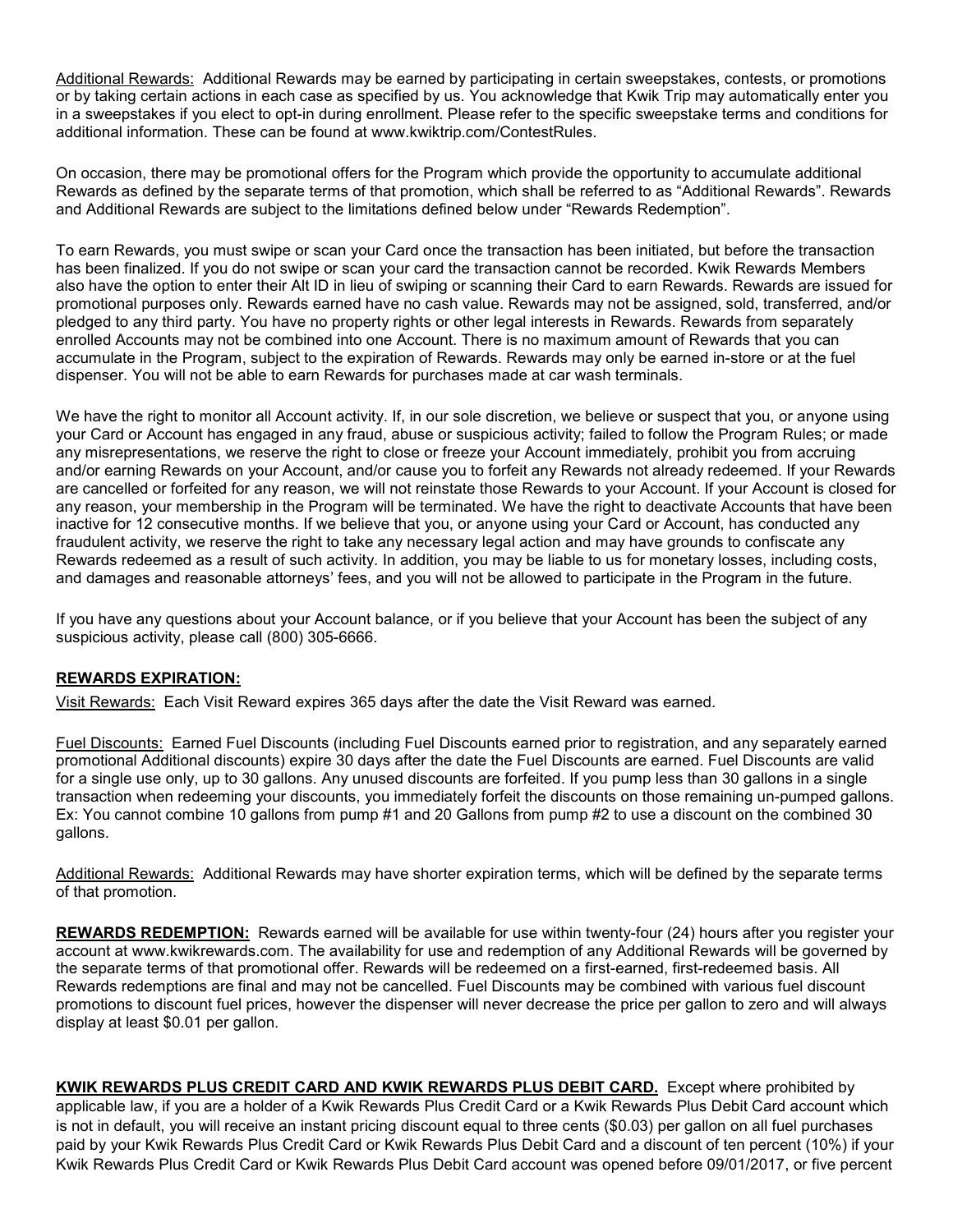(5%) if your Kwik Rewards Plus Credit Card or Kwik Rewards Plus Debit Card account was opened on or after 09/01/2017, on certain in-store purchases made at a Kwik Trip, Kwik Star, Stop-N-Go, Tobacco Outlet Plus Grocery or Tobacco Outlet Plus location. Such discount shall not apply to certain products which are subject to statutory minimum mark-up requirements or which are otherwise prohibited by law from earning such rewards or other restricted items at our discretion. Restricted items include tobacco, alcohol (Beer, Wine, Liquor, Malt Beverages), lottery, lotto, money orders, gift cards, pre-pay cards, carwash cards, carwashes, and stamps. This list is not inclusive and can change at any time.

**FUND RAISING DESIGNATION**: If you are a holder of a Kwik Rewards Plus Credit Card or Kwik Rewards Plus Debit Card account, you have an option to support your favorite charity, group or organization by designating that charity, group or organization to receive a donation check from us in lieu of your three cents (\$0.03) per gallon and in-store instant pricing discounts. By selecting this option, you will no longer receive these Rewards, and instead the amount of Rewards that you earn will be given to the group or charity of your choice. In addition, we will make an additional donation of 5% of your total in-store purchases, excluding certain items subject to statutory minimum mark-up requirements, or which are otherwise prohibited by law from earning such rewards, to this same charity, group or organization. Donations will be issued only if your Kwik Rewards Plus Credit Card or Kwik Rewards Plus Debit Card account is not in default at the time of the issuance of such donations. We shall issue the donation check to the designated charity, group or organization on a quarterly basis. Cardholders are still eligible for Punch Cards, Fuel Discounts, and Visit Rewards.

**KWIK REWARDS PLUS CREDIT OR DEBIT CARDS:** Account holders of Kwik Rewards Plus Credit or Kwik Rewards Plus Debit Cards are entitled to receive the same benefits as Kwik Rewards members plus additional rewards for using the Kwik Rewards Plus Credit Card or Kwik Rewards Plus Debit Card as payment. For more information and separate terms and conditions for the Kwik Rewards Plus Credit Card or Kwik Rewards Plus Debit Card, visit: https://www.kwiktrip.com/privacy-terms.

**KWIK REWARDS FLEET:** Kwik Rewards Fleet is an extension of the Kwik Rewards Program and designed for professional drivers. Cardholders must swipe their Kwik Rewards Fleet card at the pump or at the time of purchase to earn points per gallon of commercial Diesel, CNG, and Dispensed DEF. Earn 1 Point for every qualifying fuel gallon purchased and 1 Point per dollar spent in-store on most items. Cardholders can earn 2x or 4x the points depending on prior month gallon purchases. Kwik Rewards Fleet card must be registered in order to qualify for point multipliers. See example below:

| <b>Kwik Rewards Fleet Status</b> | <b>Gallons Purchased in Prior</b> | <b>Points Per Gallon Earned in</b> |
|----------------------------------|-----------------------------------|------------------------------------|
|                                  | <b>Month</b>                      | <b>Current Month</b>               |
| 4x                               | $1.400 +$ Gallons                 | 4 Points per gallon                |
| 2x                               | $500 - 1.399$ Gallons             | 2 Points per gallon                |
| 1x                               | 499 Gallons or less               | 1 Point per gallon                 |

Each point is equal to one cent in-store and spends like cash. Redemption restrictions apply to certain products which are subject to statutory minimum mark-up requirements or which are otherwise prohibited by law from earning such rewards or other items at our discretion. Restricted items include fuel, tobacco, alcohol (Beer, Wine, Liquor, Malt Beverages), lottery, lotto, money orders, gift cards, pre-pay cards, pre-pay services, carwash cards, carwashes, and stamps. This list is not inclusive and can change at any time. Points and other benefits are not redeemable for cash or cash equivalents and are not transferable. Additionally, when you purchase a minimum of 50 gallons of qualifying fuel in a single transaction you will earn one free drink and one free shower reward. These rewards will be automatically loaded to your account. Drink rewards expire after 24 hours and are valid on fountain drinks up to 44 oz and regular Karuba Coffee up to 20 oz (Excluding Karuba Gold and Fresh Blend Beverages). Shower rewards expire after 14 days. Points earned expire after 365 days. You may only collect Rewards in one Account. Your Account is non-transferable and may not be sold, combined or otherwise shared with another person(s).

**ADDITIONAL OBLIGATIONS:** We are not responsible for any tax liability that you may have in connection with your Rewards or this Program. Any disputes concerning Rewards will not affect your payment obligations for your purchases.